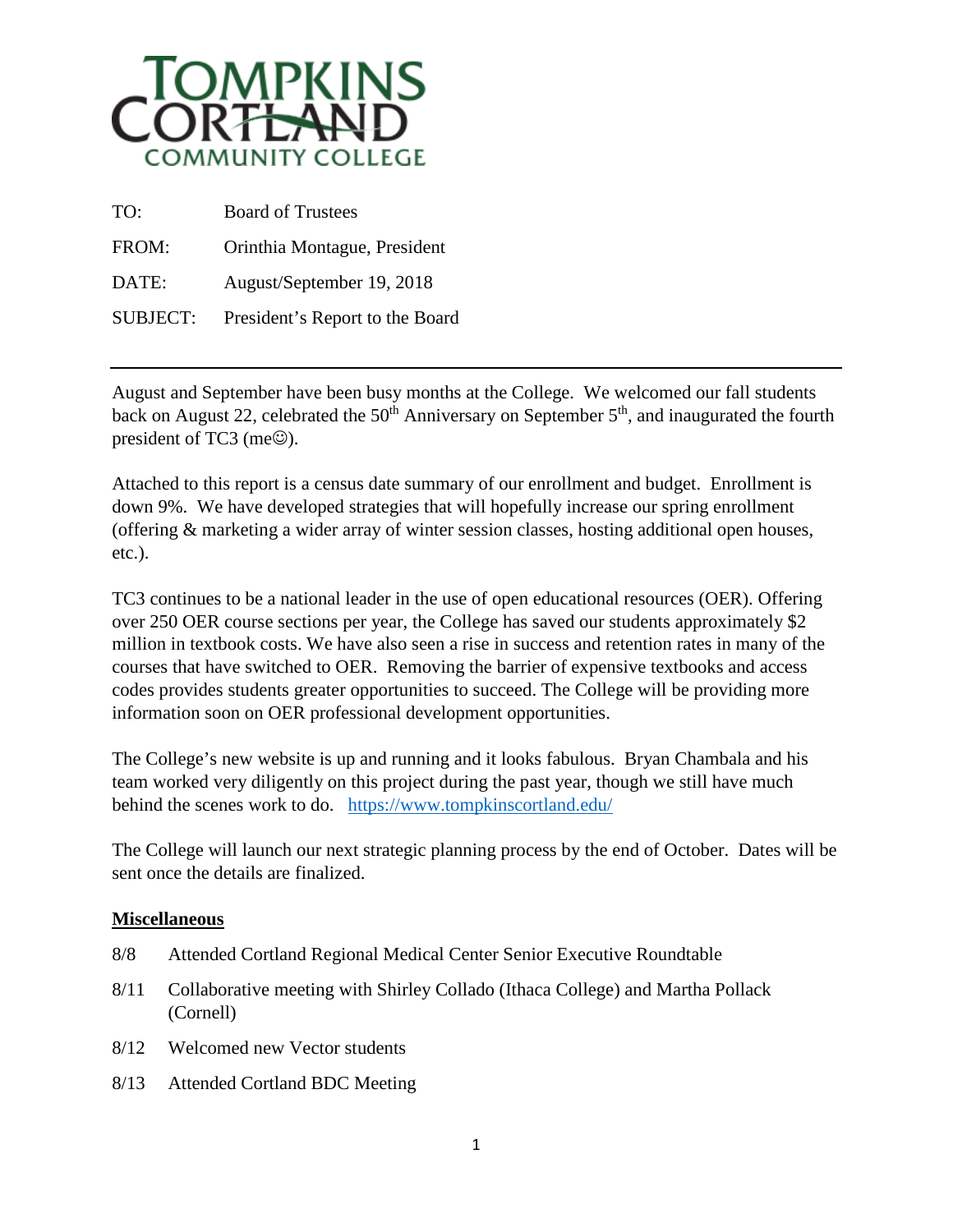

- 8/14 Welcomed Society for Human Resources professionals
- 8/16 Attended joint meeting of OCC, Jefferson, and Cayuga CC to discuss potential collaborations
- 8/18 Attended breakfast meeting with President Dan Hocoy (SUNY Erie)
- 8/19 Assisted at residence hall for Student Move-In Day
- 8/20 Welcomed International Students
- 8/20 Welcomed all students at Orientation
- 8/21 Attended Community Carnival event at Stewart Park
- 8/22 Scooped Ice Cream for students at the Student Resource Fair
- 8/24 Attended TCAD Board Executive meeting
- 8/27 Toured SUNY Cortland Alumni House
- 9/5 Participated in Ithaca School District "Culture of Love Walk"
- 9/5 Participated in 50<sup>th</sup> Anniversary Faculty, staff alumni and community events on campus
- 9/5 Hosted a  $50<sup>th</sup>$  Anniversary BBQ gathering for students
- 9/7 Attended my Inauguration
- 9/10 Met with Heather McDaniel & Jay Werth (TCAD) regarding continued support
- 9/12 Participated in shared services discussion with OCC, Jefferson, and Cayuga CC
- 9/12 Attended Cortland BDC meeting
- 9/14 Attended SUNY Chancellor Inauguration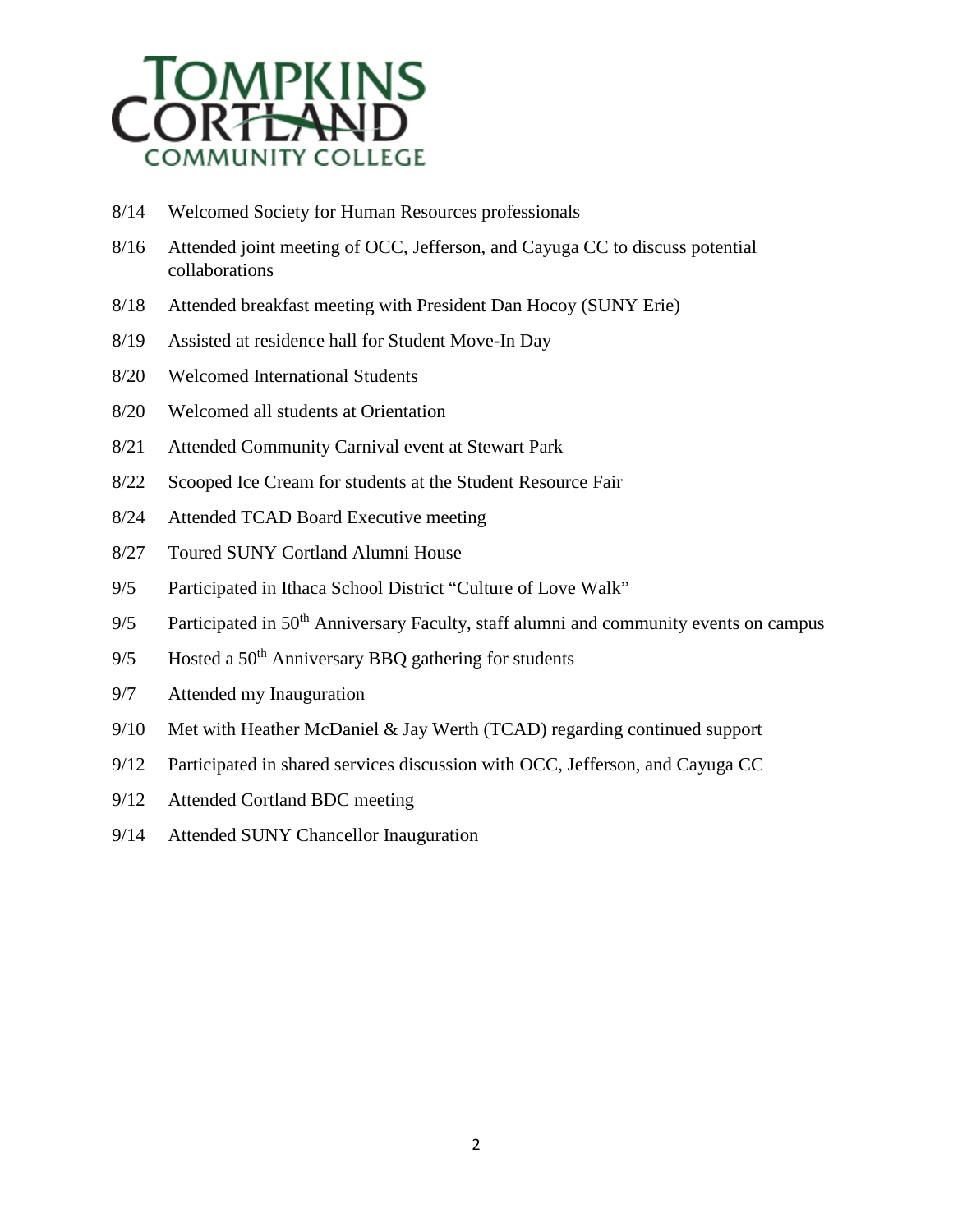

I have prepared a budget to actual comparison of fall 2018 enrollment as of census date. Year over year, enrollment is down almost 10%, this amounts to an 8.5% decline from budget. Looking at the categories of enrollment, the most concerning area appears to be retention of students fall to fall – which becomes very noticeable in the variance from budget for continuing students. Continuing full-time student enrollment is at 88% of the enrollment budget, about 45 FTE's, or 98 students short.

Reinstate and transfer student enrollments were also below budget, and have been difficult to predict due to their variability over the last few years. In total, full-time reinstated and transfer student enrollments are about 20 FTE's below budget, or 48 students short. New full-time student enrollment is at 95% of budgeted FTE's, which amounts to about 13 FTE's and 39 students shy of the budget goal.

The impact of the decline in enrollment on the College operating budget revenue amounts to \$920,456, or 2.3% of the budget. This includes the impact of the loss of enrollment in the fall on spring continuing student enrollment. A summary of the annual FTE's budgeted in all categories of enrollment is included for your review. Also noted is the impact of increasing retention and enrollment on the College's operating budget – every 20 students brings in an additional \$50,000 of revenue.

We are still working on calculations of fiscal year 17-18 final numbers in revenue and spending, as well as an update on the budgeted spending plan for fiscal year 18-19. Sue Dewey will be working on this in the next couple of weeks to share with the Executive team.

Also included for your review is the impact of enrollment on the student housing budget (Foundation) and the FSA budget. The impact of the enrollment decline on the student housing budget is significant. Occupancy is down 23% from budget and 18% from the prior year. This amounts to a loss of revenue of about \$800,000. In addition, we have recently learned that the outside agency with whom we hoped to enter into a long term lease has pulled out. In total, we are looking at a loss of \$1,200,000 in revenue for the Foundation.

The FSA budget is also impacted by the loss of enrollment, amounting to a total impact of \$101,672 or 4.6% of the total budget. As with the College budget, staff in the Budget and Finance Office will be working to look at spending in the student housing budget and the FSA budget for 18-19, as well as evaluating the results of the 17-18 fiscal year and the impact that might have on the current year.